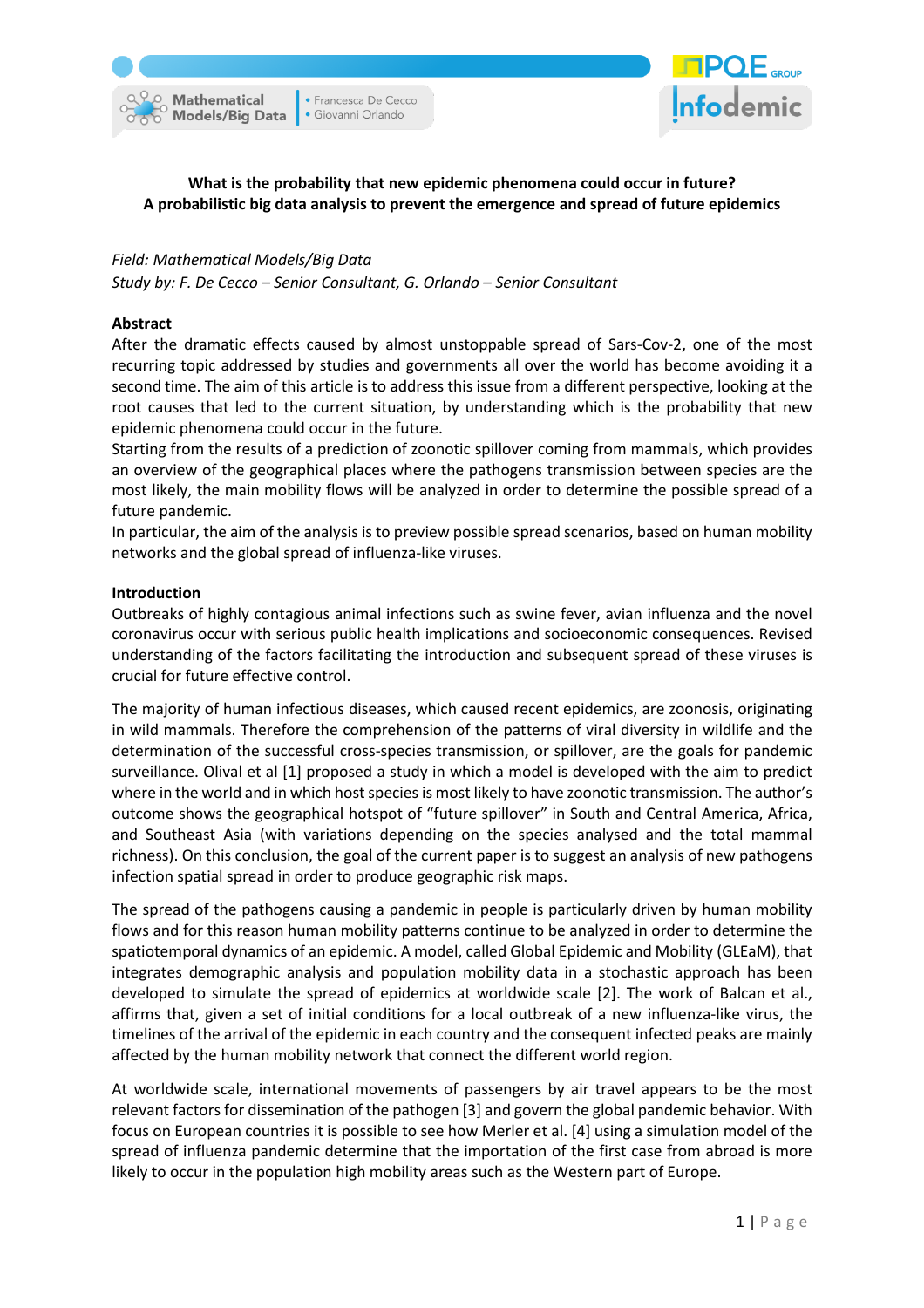**O** Mathematical **Models/Big Data**  • Francesca De Cecco · Giovanni Orlando



These computational approaches can be combined within a simplified theoretical framework where the areas with major viral richness are compared with the patterns of human mobility to evaluate the country where the probability of importing the first case is higher and to propose possible epidemics scenarios.

### **Data Evaluation**

Olival et al. [\[1\]](#page-5-0) considers the areas with zoonotic virus richness in a number of mammals wild species with the aim to evaluate the risk map for spillover probability. One of the results reported in their study is shown in the [Figure](#page-1-0) 2*:* and highlights the areas where the total viral richness is observed. In particular the Central and South America, Central Africa and South-Est of Asia are the regions identified by the model as the areas where a new animal infection is more likely to occur having the higher viral richness.



*Figure 1: Mammal richness for species* [1]



*Figure 2: Areas with poor viral surveillance in mammal species* [1]

<span id="page-1-0"></span>Based on these images, it is clear that the above mentioned areas could be considered as the next "birthplace" of a new epidemic. For this reason, our aim is to cross these results with the transportation data available, in order to make a prediction of the possible evolution of a new outbreak. The results of this analysis could be used as a map to avoid an uncontrolled spread, as already happened with SARS-CoV-2.

Airline transportation network shrinks the geographical space by reducing travel time between the world's most populated areas and defines the main channels along which emergent diseases will spread [\[5\]](#page-5-1). These mobility factors are considered in the GLEaM [\[2\]](#page-5-2) model, a computational big data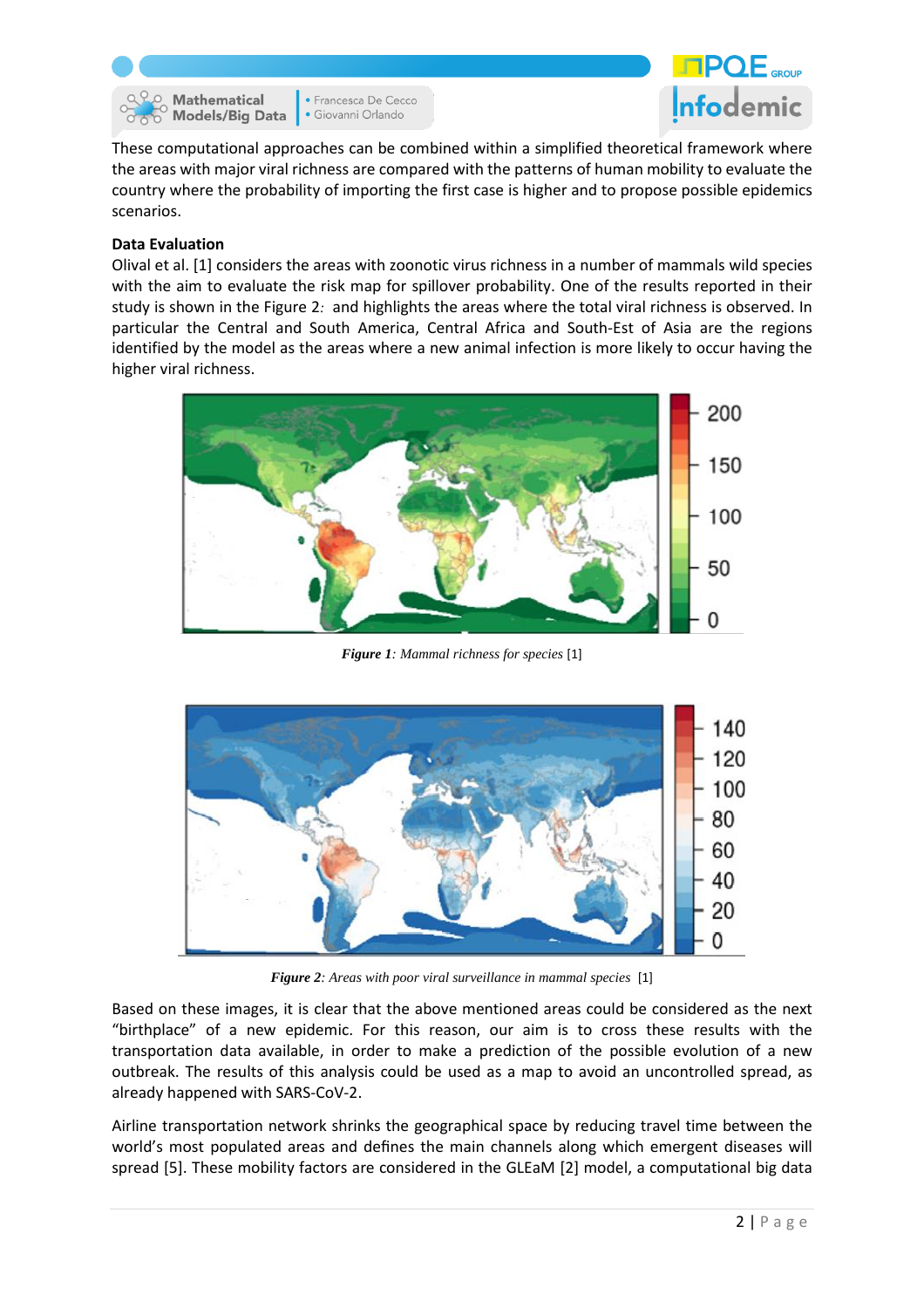



analysis model used to predict the evolution of a hypothetical epidemic behavior and to analyze potential outbreak distribution patterns.

Liu et al. [\[6\]](#page-5-3) considering different possible models to predict the spread of SARS-CoV-2, shows that GLEaM model "is capable of reliably forecasting COVID-19 activity even when limited historical disease activity observations are available".

For this reason we apply the above mentioned model through a simulator. Starting from the results of Olival et al. [[1](#page-5-0)], we made a simple consideration, evaluating the most likely starting location for a new hypothetical epidemic. Since the spread pattern of an outbreak departing from South Eastern Asia was already evaluated after the dramatic events caused by SARS-CoV-2, and since Central Africa have a considerably lower number of connection with the rest of the world, we have decided to consider the possible scenario of an epidemic starting from South America. The following frames captured from the simulation shows the evolution of a possible outbreak.



*Figure 3: GLEAM Simulator: Epidemic transmission pattern, first frame captured*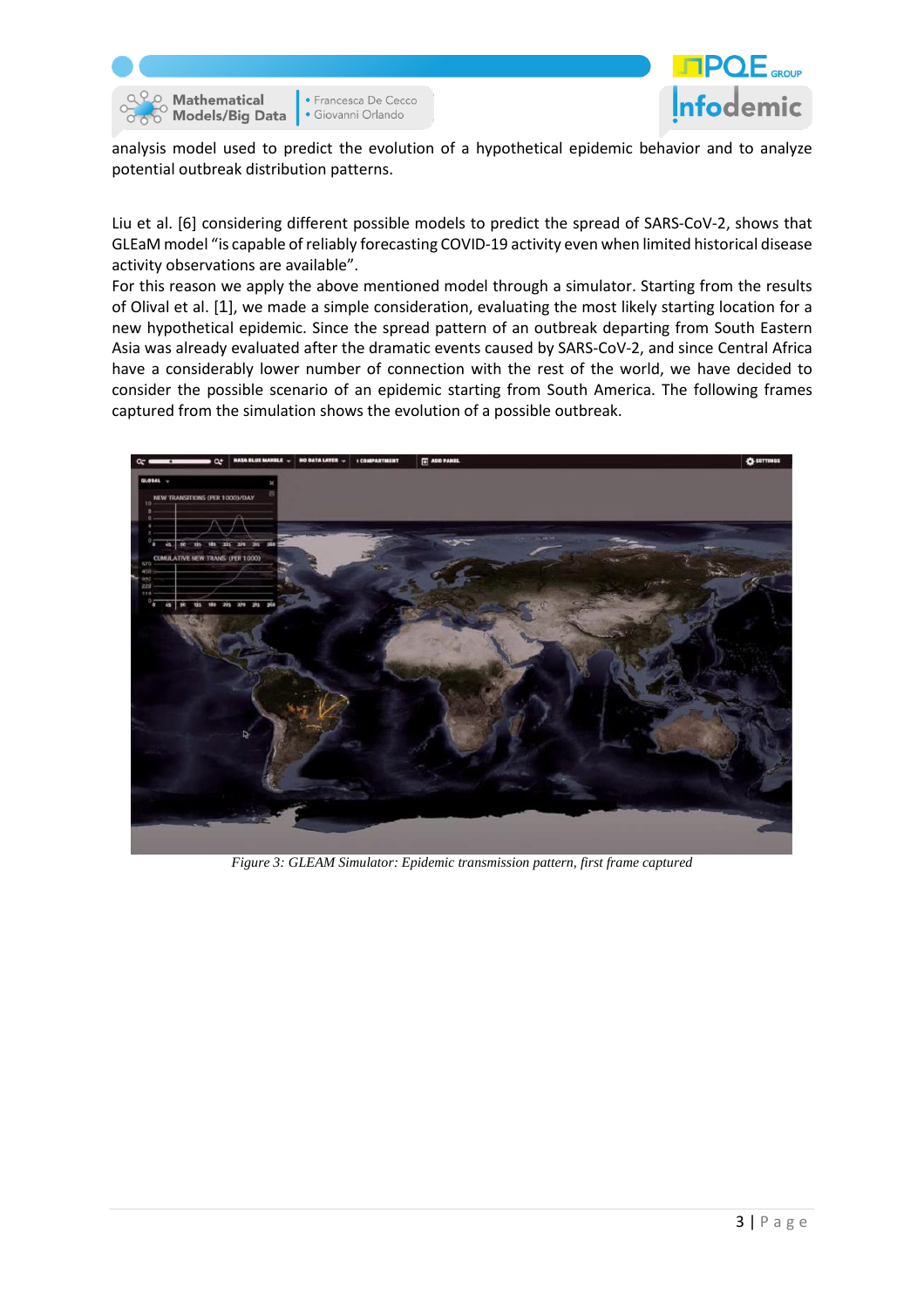

*Figure 4: GLEAM Simulator: Epidemic transmission pattern, second frame captured*



*Figure 5: GLEAM Simulator: Epidemic transmission pattern, third frame captured*

As it is possible to see from the simulation, the epidemic dynamics should follow the main mobility patterns and spread in North America first and then in Europe area. Flight connection between South America and Asia regions can be considered as negligible and this consideration reflects in the simulation analysis in a delayed spread of the epidemics from one area to the other one.

According to the previously mentioned factors is possible to assume that the global distribution of a contagious infection will impact earlier the areas destination of the majority of the flight routes.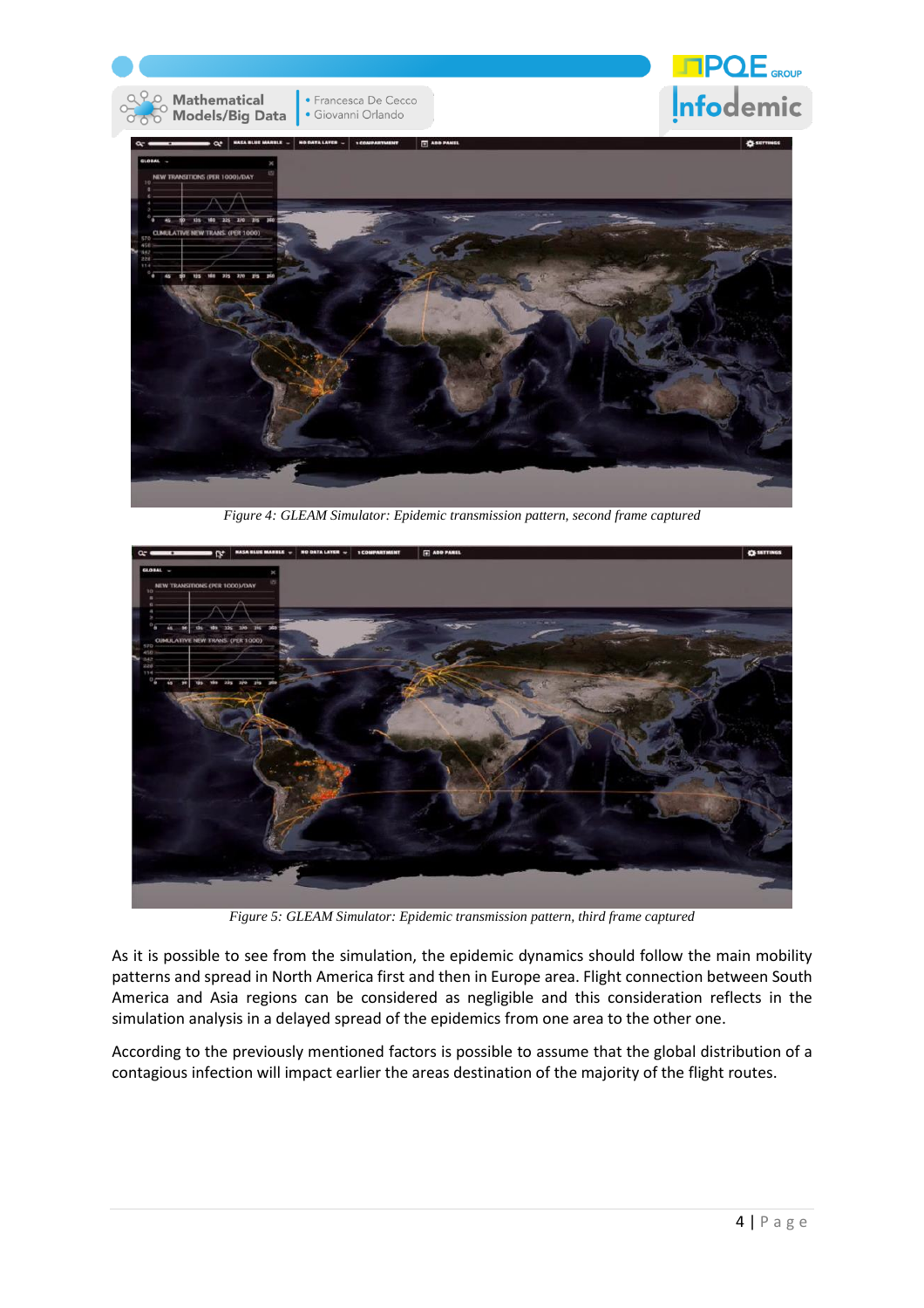

*Figure 6: Flight and connections representation*

Moreover, to enforce the applicability of mobility model to epidemics spread is possible to see that the same patterns can be detected in the behavior of the novel coronavirus outbreak, where the imported case from China have been observed firstly in Europe and North America, then in Africa and South America that have a minimal percentage of flight routes from China, so the virus spread has been delayed.

# **Conclusions**

The results of this analysis inevitably lead us to consider two types of risk:

- A risk that we could define as **direct**, which isrelated to the spillover likelihood, that affects mostly the areas with a growing urbanization
- A second type of risk, on the other hand, is the one we can define as **indirect**, which takes into account the connections and mobility captured by the GLEaM model

On this basis, it is necessary to put in place different kind of mitigation actions that will reduce the above mentioned risks. In order to reduce the direct one, it is possible to think prospectively, by proposing monitoring programs with the aim to control the different channels that lead to the birth of a new infectious disease. Going more in detail, a suggestion for example is to intensify the controls on food distribution and animal farms in growing urbanization areas.

As far as it concern the so called indirect risk, it should be possible to apply mathematical models such as the GLEaM to identify the likely path that an epidemic phenomena will follow and avoid the uncontrolled spread of an infection by blocking the strategic mobility and communication channels.

The approach proposed by the present paper aims to be a basic tool to reduce the dramatic effects of a future pandemic event and to prevent what unfortunately already happened for SARS-CoV-2.